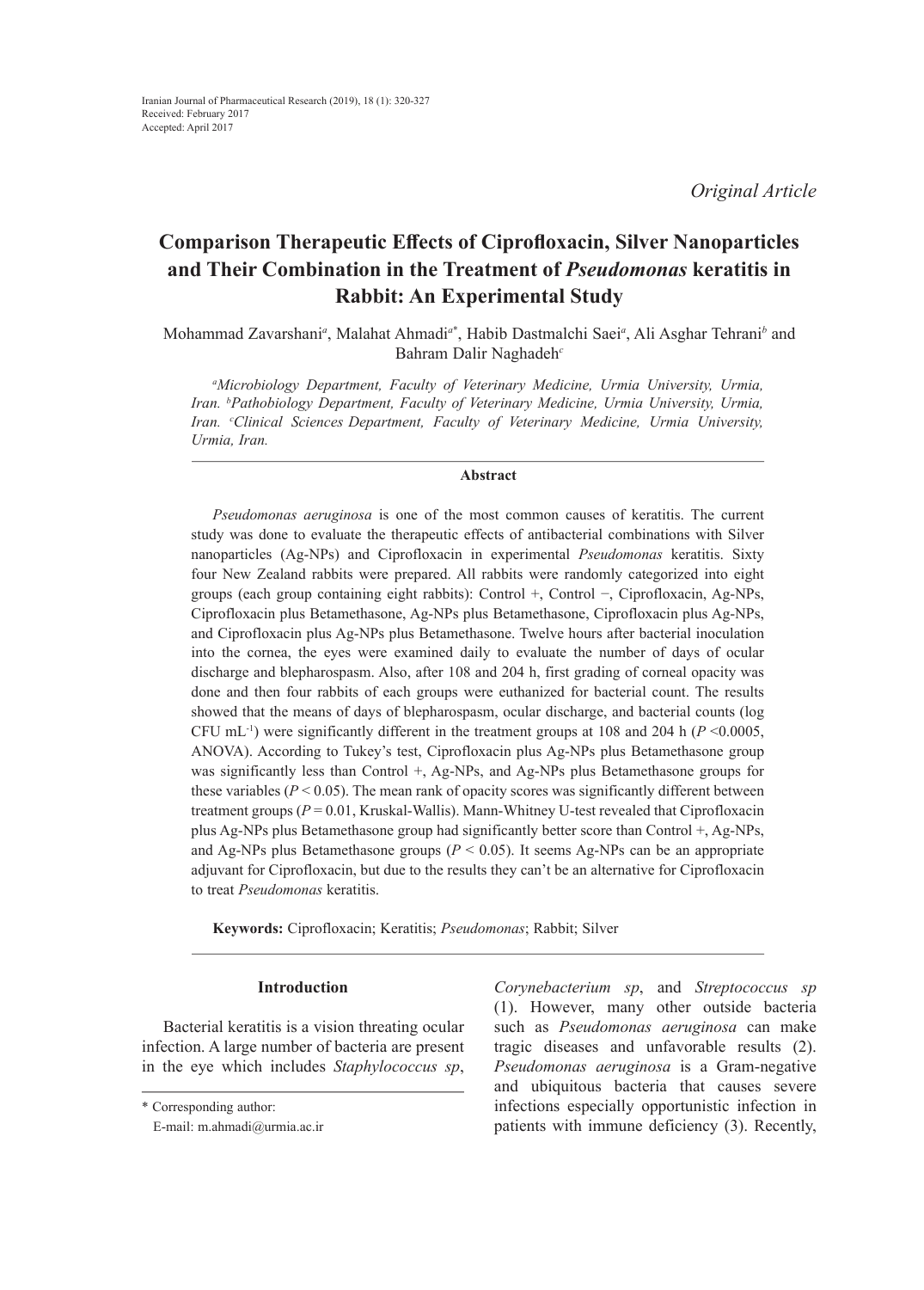eye infections caused by *Pseudomonas aeruginosa* especially in hospitalized people with systemic diseases have been impressive (4). *Pseudomonas* keratitis occurs often followed by severe corneal ulceration or perforation (5). This infection can progress rapidly and lead to vision loss or complete blindness (6). Third and fourth generation of Fluoroquinolones such as Ciprofloxacin and Ofloxacin are used as choice drugs for the treatment of bacterial keratitis, especially *Pseudomonas* keratitis (7). *Pseudomonas aeruginosa* can acquire antibiotics resistance in several ways (3). So, the emergence of *Pseudomonas* resistant strains to antibiotics isn't unexpected particularly using just one type of antibiotic (8). According to the increasing antibiotic resistant infections in hospitals, the development and application of the alternatives to antibiotic are necessary (9). From centuries metals such as silver, copper, gold, and aluminum have been used for treating wound infections (10, 11). More than 2000 years ago, the therapeutic properties of Silver have been known (12). Ag-NPs are toxic to bacteria at low concentrations. Also, these particles have anti-viral, anti-fungal, and anti-inflammatory effects (13). Several *in-vitro* studies have been done on the combination of antibiotics and metal nanoparticles against Gram-positive and Gram-negative bacteria. The results showed that they have synergistic effect on bacteria but Gram-negative bacteria were more susceptible than Gram-positive (14). This biological feature can be useful in the rapid treatment of bacterial infections such as *Pseudomonas* keratitis. In the present study, we compared the effects of eight different treatment combinations in the treatment process of *Pseudomonas* keratitis.

## **Experimental**

# *Animals*

Sixty eight New Zealand male rabbits with weighting 1.5-3 kg were obtained from Razi institute, Tehran, Iran. The animals were fed with water and alfalfa hay. All animals were examined in terms of eye infection before starting the study. The infected animals were treated according to the guidelines of the association for .research in vision and ophthalmology

*Silver nanoparticles, Ciprofloxacin and Betamethasone preparation*

Solution of Ag-NPs with 40-50 nm size and  $4000 \text{ mg } l^{-1}$  concentration was prepared (Malvern, USA). Also, Ciprofloxacin 3%, and Betamethasone 1% in the form of eye drops were purchased from drugstore (Sina Daru, Iran). Serial dilutions of Silver nanoparticles, Ciprofloxacin, and their combination were done by Muller Hinton broth (Merck, Germany) with the same mixture in the ratio 1:1 to determine the MIC and MBC. Then, 0.2 mL of bacterial suspension  $(10^5 \text{ CFU mL}^{-1})$  was inoculated into the tubes containing different concentration of them (15).

#### *Induction of experimental keratitis*

*Pseudomonas aeruginosa PAO1* was obtained from McMaster University, Canada by Dr. Nima Hoseini Jazani, School of Medicine, Urmia University.

The Muller Hinton agar (Merck, Germany) medium was used for bacterial growth. *Pseudomonas* keratitis was created by Suspension 0.5 McFarland of bacteria. After standardization, the concentration of bacterial suspension changed to  $10^5$  CFU mL<sup>-1</sup> (5). For experimental induction keratitis the rabbit' s immune system was weakened by Azathioprine (Ramopharmin, Iran). It was administrated orally three consecutive days with 5 mg kg-1 dose and until inoculation bacteria 1 mg kg-1 dose (a maintenance dose) to rabbits. Given that any manipulation of the cornea is painful, in order to comply with ethical principles and rules of animal rights as well as to prevent animal heave during the process of creating keratitis, anesthesia induction was performed with Ketamine hydrochloride (35 mg kg<sup>-1</sup> dose, Worden, Holland) and Xylazine hydrochloride (3.5 mg kg-1 dose, Worden, Holland). Also, one drop Lidocaine (Aburaihan, Iran) was prescribed in each eye in order to numb the cornea. Using an insulin syringe with a needle size 30, ten microliters of bacterial suspension (105 CFU/ mL) were inoculated into each cornea. The needle was placed horizontally and tangent in the corneal surface and injected about 0.2 mm into the corneal stroma. Fifteen to 20 minutes late rabbits regained consciousness.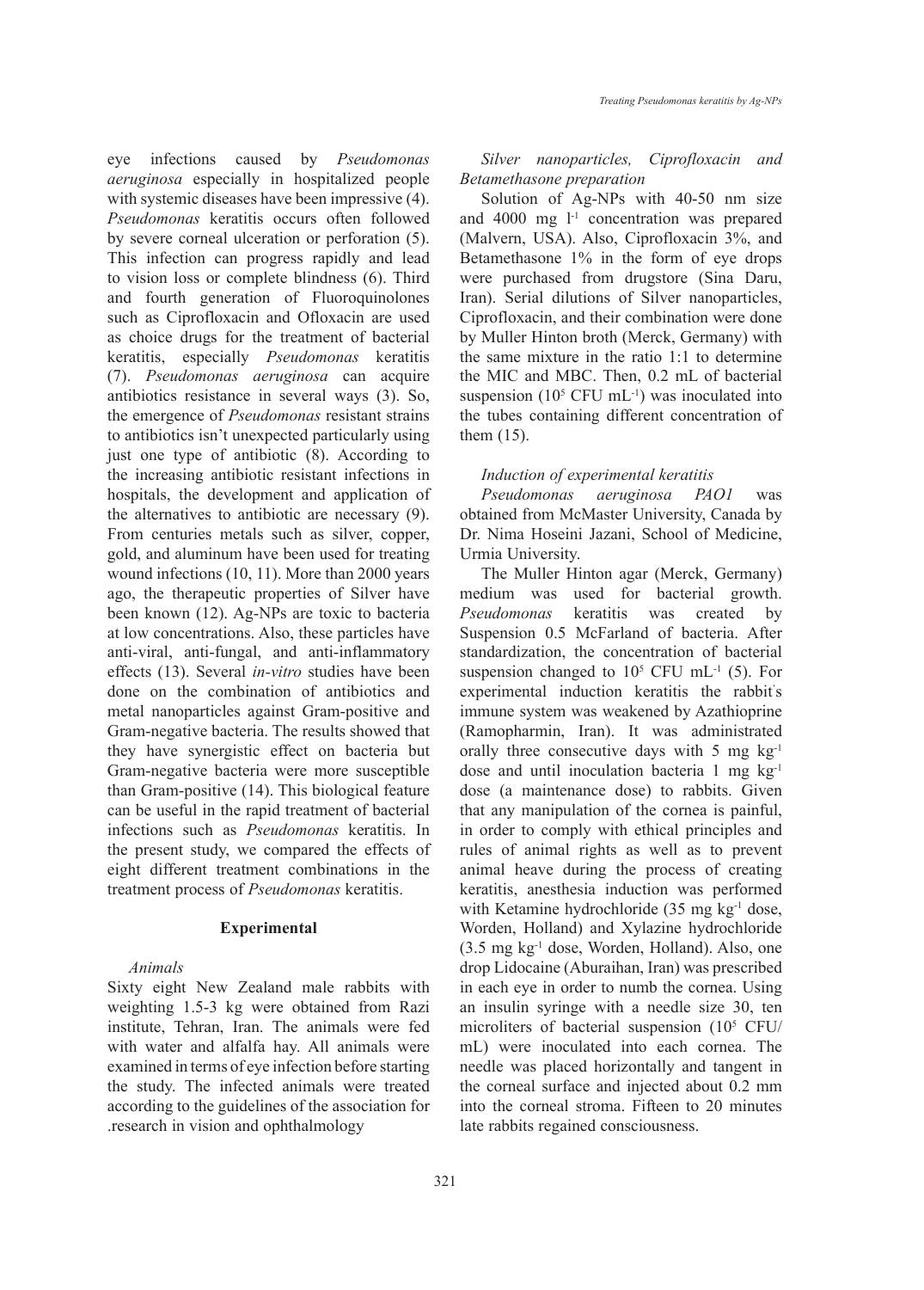#### *Treatment groups*

The rabbits were randomly divided into eight equal groups. The medication in each group was as follows:

CO −: Negative control group, rabbits without bacterial inoculation; CO +: Positive control group, treated using with saline; C: treated using with Ciprofloxacin; N: treated using with Ag-NPs; C+B: treated using with Ciprofloxacin and Betamethasone; N+B: treated using with Ag-NPs and Betamethasone; C+N: treated using with Ciprofloxacin and Ag-NPs; C+N+B: treated using with Ciprofloxacin, Ag-NPs and Betamethasone.Twelve hours after bacterial inoculation four times daily treatment of groups were done (according to the institutional ethical committee guidelines). In fact, the duration of treatment was 108 post infection for four rabbits in each group and 204h for the rest of the rabbits.

## *Clinical evaluation of experimental Pseudomonas keratitis*

Twelve h after bacterial inoculation, daily eye exams and evaluating clinical symptoms were done. Three clinical factors were considered in this study: the number of days of ocular discharge, and blepharospasm, and also corneal opacity. Corneal opacity was scored based on 0-3 with a decreasing trend at 12, 108, and 204 h after bacterial inoculation. The rating system used to grade corneal opacity was in this way: grade 0, Lack of corneal opacity; grade 1, faint opacity; grade 2, Iris fade; grade 3, and Lack of pupil (16).

# *Bacterial count*

Four rabbits of each group were euthanized using  $CO$ <sub>204h</sub> after inoculation following general anesthesia with Xylazine and Ketamine. The eyes were bugged out with a gap in the middle of the eye by scissors under sterile conditions. Then the corneas were dissected from the eyes with a sterile scalpel blade and homogenized in one mL of 1% protease peptone. After vortexing to determine the number of bacteria (CFU) per milliliter, 10 µL of the each homogenized cornea were diluted 1:10000 in sterile saline. Then, 100 µL of each diluted sample was plated in triplicate on Mueller Hinton agar medium and incubated for 24 h at

37 °C (6). The plates that had 30 to 300 bacterial colonies were counted and the average results of each cornea were reported as  $\log_{10}$  CFU mL<sup>-1</sup>.

#### **Data statistical analysis**

Data analyzing was done by SPSS statistical software, version 18. Scoring corneal opacity results of the groups were analyzed statistically by Kruskal-Wallis test. Also, Mann-Whitney U-test was used to compare differences between two groups. One-way analysis of variance (ANOVA) was performed on the number of days of blepharospasm, ocular discharge, and bacterial counts. Tukey's test was used to find out the difference between the different groups in the event the (ANOVA) was significant. Also, P value less than 0.05 was significant.

# **Results**

## *MIC and MBC determination*

The results showed that the MIC and MBC of Ag-NPs in combination with Ciprofloxacin were less than each of them alone (Table 1).

*Clinical evaluation of experimental Pseudomonas keratitis* 

Twelve h post inoculation, all eyes were infected. The mean rank of opacity scores of all infected rabbits weren't significantly different between any of the groups at this time (Kruskal-Wallis,  $P > 0.05$ ) (Figure 1). Also, the differences between the means  $\pm$  standard deviation of the number of days of blepharospasm and ocular discharge of all treatment groups except CO − weren't significant in the first 48 h (ANOVA, *P*  $> 0.05$ ) (Figure 2).

Table 1. MIC and MBC of Ciprofloxacin (µg mL<sup>-1</sup>) Ag-NPs (mg L-1) and their combination.

| Group                                   | <b>MIC</b> | <b>MBC</b> |
|-----------------------------------------|------------|------------|
| Ciprofloxacin                           | 5.85       | 11.71      |
| Silver nanoparticles                    | 15.62      | 31.25      |
|                                         | 0.73       | 1.46       |
| $Ciproflox (or + Silver)$ nanoparticles | 0.97       | 1.95       |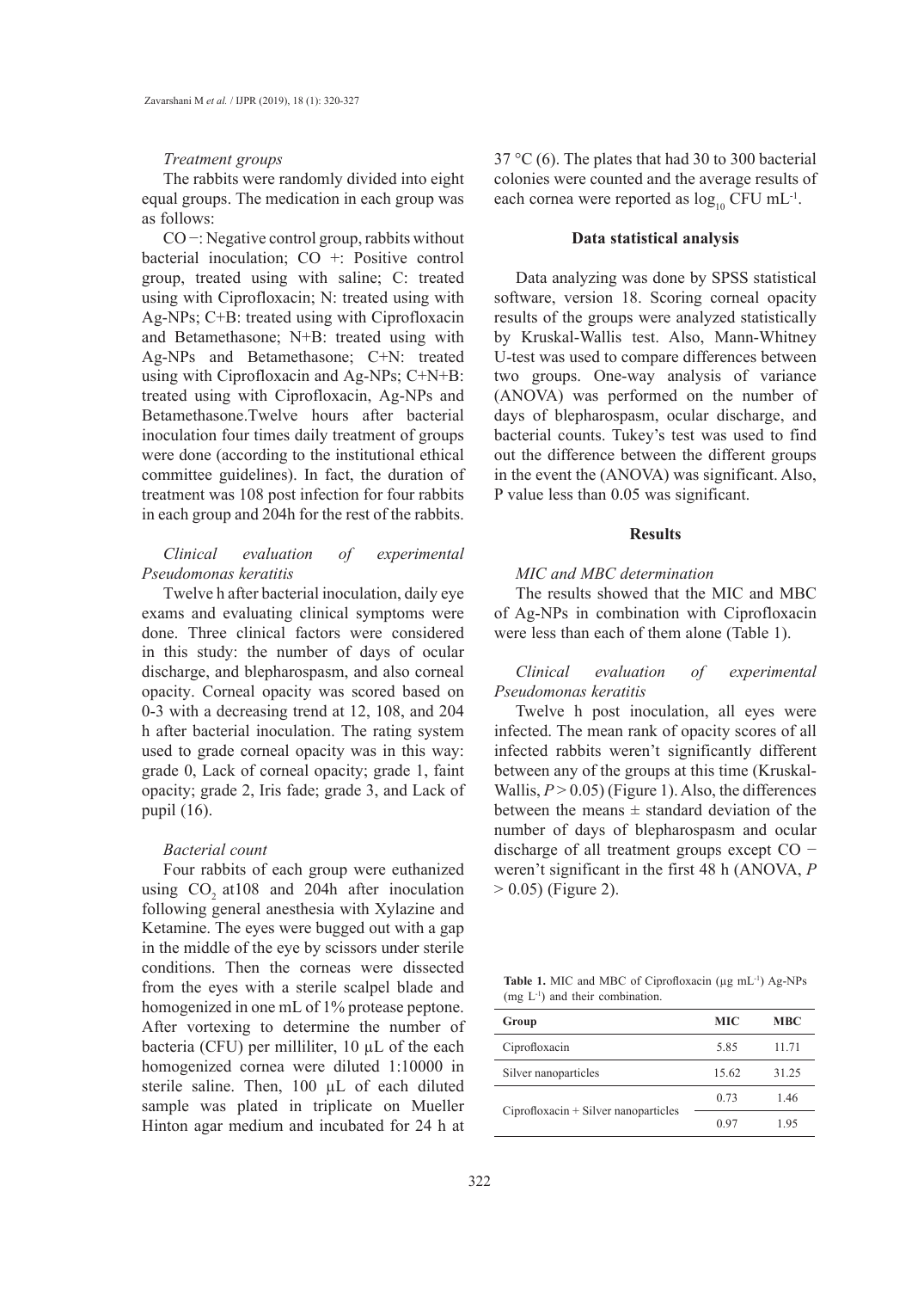

**Figure 1.** Dense opacity (A) blepharospasm and ocular discharge (B) 12 and 48 h after bacterial inoculation, respectively.

At the end of 108 and 204 h, corneal opacity in the C+N+B group was better than others that it was significantly less than that observed in groups  $CO +$ ,  $CO -$ , N and N+B (Mann-Whitney U-test,  $P < 0.05$ ) (Table 2 and Table 3, Figure 2).

Also, the means number of days of blepharospasm and ocular discharge in  $C+N+B$ group were significantly less than other groups at the end of treatment period. Of course, at 204 h post infection it wasn't significant between groups C+N+B and C+B for ocular discharge (Table 4 and Table 5). **P** value  $\frac{1}{2}$ 

# *Bacterial count*

ANOVA showed significant difference among the eight groups at 108 and 204 h (*P* < 0.0005) (Table 6). The mean bacterial count **(**log CFU mL-1) in C+N+B group was less than others except CO −. According to post-hoc test it was significantly different with CO +, N and N+B groups at 108 and 204 h. Also, there were no significant difference between CO − and C+N+B at 108 h and CO − with C+N+B and

**Table 2.** The details of Kruskal-Wallis test of corneal opacity scores (Mean rank) among all treatment groups.

|                          | 108 <sub>h</sub> | 204h   |
|--------------------------|------------------|--------|
| Chi-Square               | 25.422           | 26.647 |
| df                       | 7                |        |
| Asymp. Sig. <sup>*</sup> | 0.001            | 0.000  |
| $P$ value $\leq 0.05$    |                  |        |

 $\beta$  and 204 h, corneal opacity  $C+N$  at 204 h post infection (Table 7).

## **Discussion**

*Pseudomonas aeruginosa* is an opportunistic pathogen which can cause severe corneal infections ns number of days of (17). It can quickly produce progressive necrosis of the corneal stroma (18). Unlike other mucosal surfaces, healthy cornea has no blood and lymph  $\text{1204}$  vessels and immune system (19). Any injury to ween the corneal epithelium makes it susceptible to arge acute infections (20). Hosting features, such as the immune system status as well as microbial virulence factors are important in the incidence of corneal infections. Fluoroquinolones have excellent *in-vitro* activity against a wide range of Gram-negative and Gram-positive organisms

**Table 3.** Comparison of corneal opacity scores (Mean rank) between two groups.

| Group   | 108 <sub>h</sub>   | 204h               |
|---------|--------------------|--------------------|
| $CO +$  | 28.00°             | 28.00 <sup>b</sup> |
| N       | 26.00 <sup>c</sup> | 26.00 <sup>b</sup> |
| $N+B$   | 22.00°             | 24.00 <sup>b</sup> |
| $C+N+B$ | 10.50 <sup>b</sup> | 7.50 <sup>c</sup>  |
| $C+B$   | 13.38bc            | $13.63^{\circ}$    |
| C       | $16.25^{bc}$       | $15.75^{\circ}$    |
| $C+N$   | 13.38bc            | $13.63^{\circ}$    |
| $CO -$  | 2.50 <sup>a</sup>  | 3.50 <sup>a</sup>  |

Insignificant differences  $(P > 0.05)$  between different treatments are shown by different letters (a, b, c and d) in each group.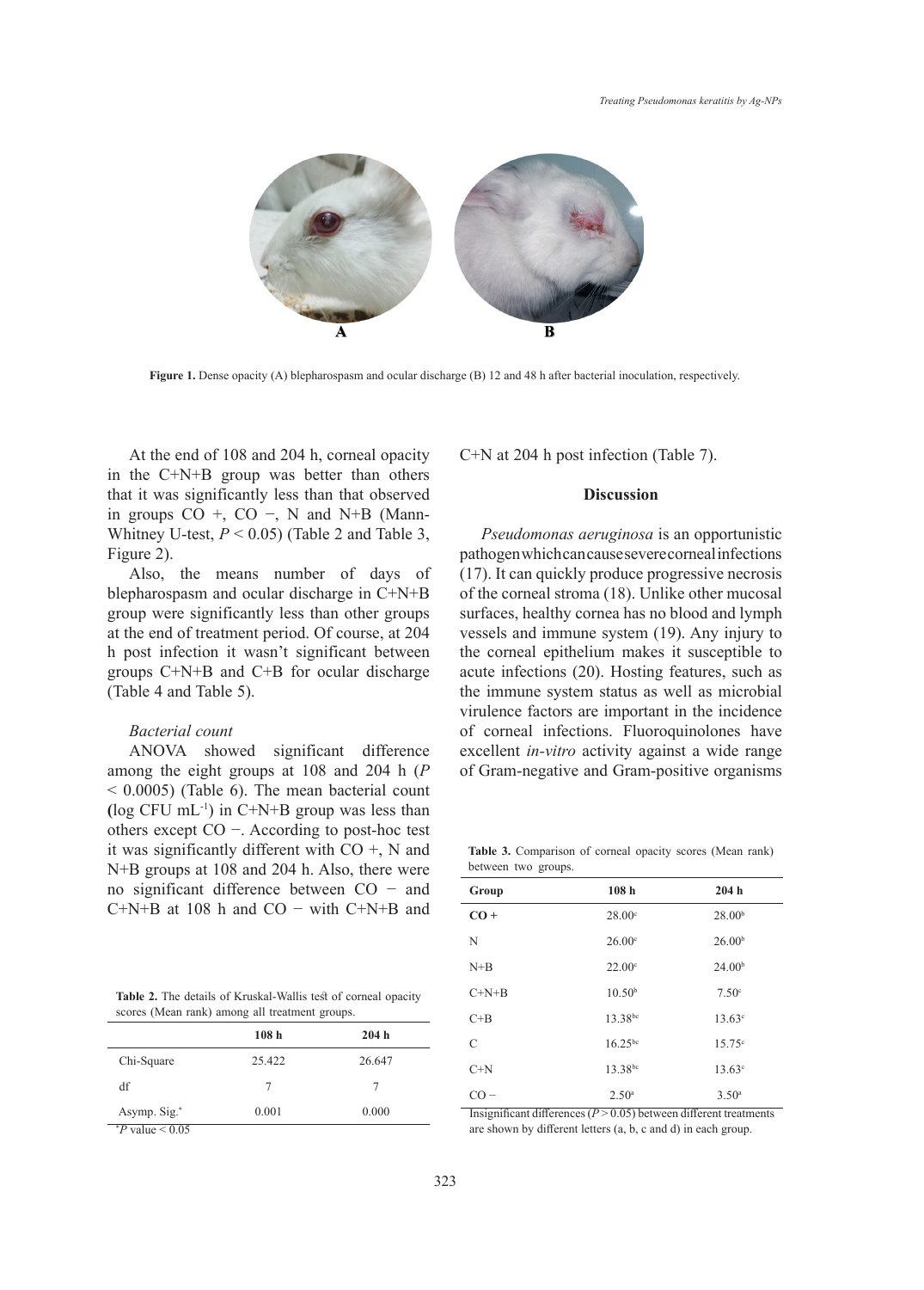

**Figure 2.** Different scoring of corneal opacity in groups CO + (A), C+N+B at 108 h (B) and 204 h (C).

**Table 4.** The details of ANOVA test of number of days of blepharospasm and ocular discharge (Mean  $\pm$  SD) among all treatment groups.

| Variable Time                                | Blepharospasm 108 h | Ocular discharge 108 h | Blepharospasm 204 h | Ocular discharge 204 h |
|----------------------------------------------|---------------------|------------------------|---------------------|------------------------|
| Sum of Squares                               | 54.969              | 54.875                 | 191.5000            | 168.000                |
| df                                           |                     |                        |                     |                        |
| F                                            | 251.286             | 188.43                 | 82.071              | 57.600                 |
| Sig.                                         | 0.000               | 0.000                  | 0.000               | 0.000                  |
| $\frac{1}{2}$<br>$\sim$ $\sim$ $\sim$ $\sim$ |                     |                        |                     |                        |

 $*$ P value  $< 0.05$ 

**Table 5.** Comparison of number of days of blepharospasm and ocular discharge (Mean ± SD) between two groups.

| Group                                                                                                                                     | Blepharospasm 108 h          | Ocular discharge 108 h       | Blepharospasm 204 h            | Ocular discharge 204 h        |
|-------------------------------------------------------------------------------------------------------------------------------------------|------------------------------|------------------------------|--------------------------------|-------------------------------|
| $CO +$                                                                                                                                    | $4.00 \pm 0.00$ <sup>c</sup> | $4.00 \pm 0.00$ <sup>c</sup> | $8.00 \pm 0.00$ <sup>f</sup>   | $8.00 \pm 0.00^{\circ}$       |
| N                                                                                                                                         | $4.00 \pm 0.00$ <sup>c</sup> | $4.00 \pm 0.00$ <sup>c</sup> | $7.25 \pm 0.50$ <sup>ef</sup>  | $7.25 \pm 0.50^{\rm de}$      |
| $N+B$                                                                                                                                     | $4.00 \pm 0.00$ <sup>c</sup> | $4.00 \pm 0.00$ <sup>c</sup> | $7.00 \pm 0.00$ <sup>def</sup> | $7.00 \pm 0.00^{\rm cde}$     |
| $C+N+B$                                                                                                                                   | $3.25 \pm 0.50^{\circ}$      | $3.50 \pm 0.57$ <sup>b</sup> | $3.25 \pm 0.50^{\rm b}$        | $4.00 \pm 0.81^b$             |
| $C+B$                                                                                                                                     | $4.00 \pm 0.00$ <sup>c</sup> | $4.00 \pm 0.00$ <sup>c</sup> | $5.75 \pm 1.25$ <sup>cd</sup>  | $5.50 \pm 1.29$ bcd           |
| $\mathcal{C}$                                                                                                                             | $4.00 \pm 0.00$ <sup>c</sup> | $4.00 \pm 0.00$ <sup>c</sup> | $6.50 \pm 0.57$ <sup>cde</sup> | $6.25 \pm 0.50$ <sup>cd</sup> |
| $C+N$                                                                                                                                     | $4.00 \pm 0.00$ <sup>c</sup> | $4.00 \pm 0.00$ <sup>c</sup> | $5.25 \pm 0.50$ °              | $5.75 \pm 0.50$ <sup>cd</sup> |
| $CO -$                                                                                                                                    | $0.00 \pm 0.00^{\text{a}}$   | $0.00 \pm 0.00^{\circ}$      | $0.00 \pm 0.00^{\circ}$        | $0.25 \pm 0.50^{\circ}$       |
| Insignificant differences ( $P > 0.05$ ) between different treatments are shown by different letters (a, b, c, d, e and f) in each group. |                              |                              |                                |                               |

(21). Due to the consequences of long-term antibiotic use, it is a critical need to identify new antibacterial compounds and new method to prevent and treat bacterial infections. Onlen *et al*. used Propolis in the treatment of experimental *Pseudomonas* keratitis in rabbit. They said: "Our results revealed that Propolis has a very

limited effect when used alone on both bacterial count and corneal opacity compared with any of drug combinations involving Ciprofloxacin on experimental rabbit model of *P. aeruginosa* keratitis" (6). In our results it was also observed that Ag-NPs cannot be a replacement for antibiotic, although combination of them had a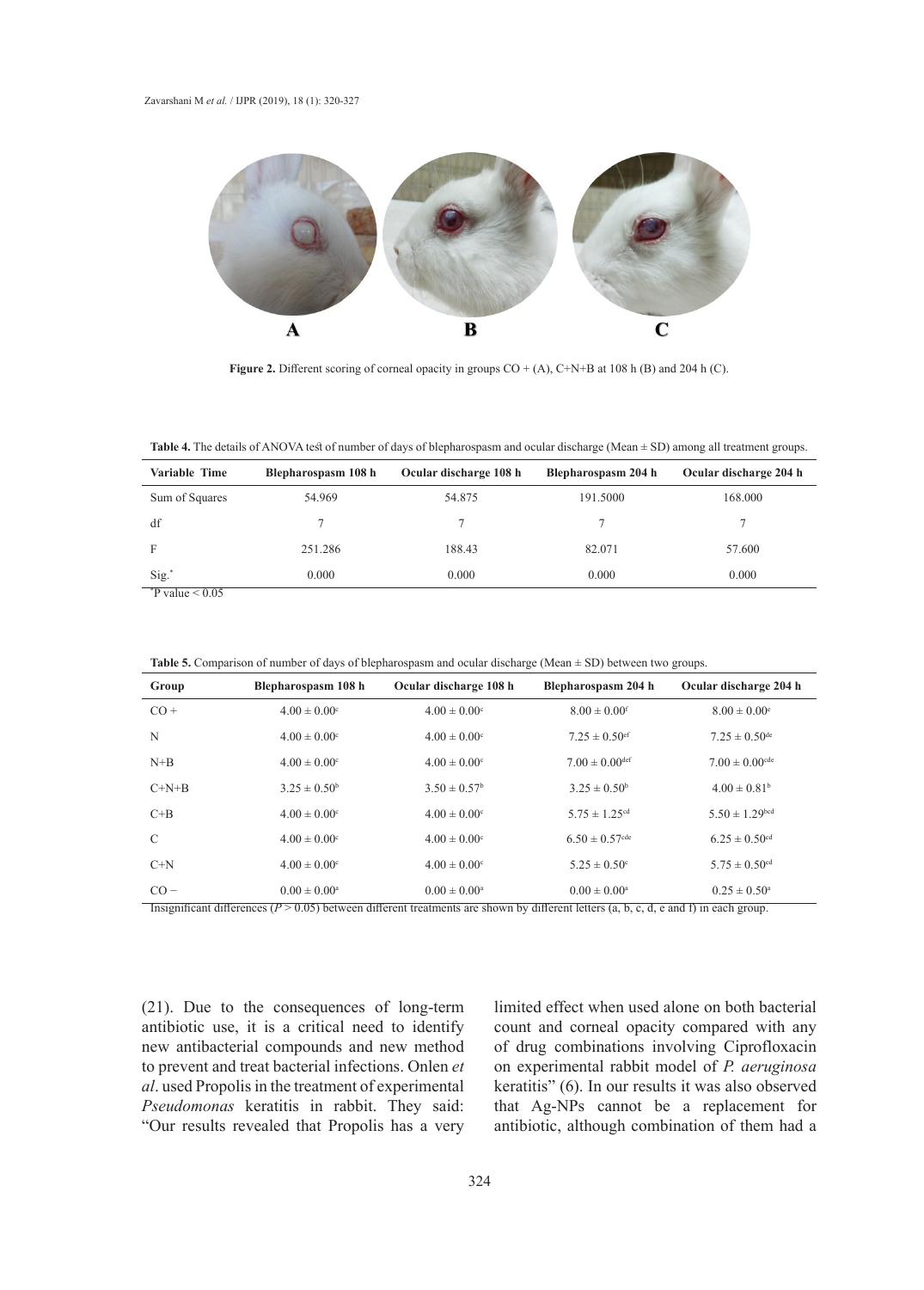| <b>Table 6.</b> The details of ANOVA test of bacterial counts (log |  |
|--------------------------------------------------------------------|--|
| CFU mL <sup>-1</sup> ) (Mean $\pm$ SD) among all treatment groups. |  |

| 108 <sub>h</sub> | 204h    |
|------------------|---------|
| 341.469          | 634.969 |
| 7                |         |
| 67.870           | 129.972 |
| 0.000            | 0.000   |
|                  |         |

 $P$  value  $< 0.05$ 

positive strong influence on variables assessed especially in the presence of Betamethasone. *In-vitro* antibacterial effects of Ag-NPs against *Pseudomonas aeruginosa* were confirmed by various studies (22-26). Similar to other studies (27-29) the MIC and MBC results of Ag-NPs in combination with Ciprofloxacin in this study were less than using each of them alone. In some studies, Ag-NPs were combined with other materials in order to enhance their antibacterial activity. For example, combination of Ag-NPs and Chitosan acetate were evaluated against *Pseudomonas aeruginosa* in burn patients. This product showed significant inhibitory effects in preventing infections caused by *Pseudomonas aeruginosa* (30). Also, Mirzaei *et al*. reported that Allicin with Ag-NPs had synergistic effect against skin infection caused by *Pseudomonas aeruginosa* (31). The acquisition of antibiotics resistance by *Pseudomonas aeruginosa* is a concern of exclusive antibiotic treatment. Using Ag-NPs in combination with an antibiotic can be a good idea to prevent bacterial resistance. A large number of studies' results demonstrated synergistic effect of Ag-NPs in combination with antibiotics against bacteria especially *Pseudomonas aeruginosa* (28, 32, 33). In our results at the end of treatment period bacterial counts (log CFU  $mL^{-1}$ ) in C+N+B and C+N groups were less than others except CO – and also these groups did not have any significant differences with CO – group. It can confirm synergistic effect of combination Ag-NPs and Ciprofloxacin against *Pseudomonas aeruginosa PAO1* in *in-vivo* condition. Using of Ag-NPs to treat eye infections less has been done in the past. One reason may be obscurity about the toxic effects of Ag-NPs on mammalian eye. Santoro *et al*. emphasized that it depends on Ag-NPs diameter size. So that Ag-NPs with a large size (40 nm and larger) did not have significant toxicity on the eye cells and other mammalian cell lines (34).

#### **Conclusion**

The results of the present study do not allow any final conclusions. To this aim, more studies of Ag-NPs ocular side effects as an adjutant in keratitis treatment must be done. However, our results confirmed that the combination of Ag-NPs with a specific antibiotic such as Ciprofloxacin have a positive synergistic influence on *Pseudomonas* keratitis treatment. According to corneal opacity scores, the number of days of blepharospasm, and ocular discharge, it seems that keratitis treatment process in C+N+B group was better than traditional treatment method with Ciprofloxacin and Betamethasone. It seems that using combination of them against *Pseudomonas aeruginosa* has the following advantages: 1. Enhancement of the their antibacterial effects and as a result decrease inthe therapeutic dose of each of them in compared to using either alone. 2. Decrease in the genetic mutations probability in bacteria against antibiotic in combination with Ag-NPs

Table 7. Comparison of bacterial counts (log CFU mL<sup>-1</sup>).(Mean  $\pm$  SD) between two groups.

| Group   | 108 <sub>h</sub>              | 204h                          |
|---------|-------------------------------|-------------------------------|
| $CO +$  | $11.25 \pm 0.92$ <sup>d</sup> | $15.00 \pm 0.81$ <sup>d</sup> |
| N       | $6.50 \pm 1.29$ <sup>c</sup>  | $6.50 \pm 1.29$ <sup>c</sup>  |
| $N+B$   | $7.50 \pm 1.29$ <sup>c</sup>  | $6.50 \pm 1.29$ <sup>c</sup>  |
| $C+N+B$ | $2.50 \pm 0.57$ <sup>ab</sup> | $1.50 \pm 0.57$ <sup>ab</sup> |
| $C+B$   | $3.50 \pm 0.57^{\circ}$       | $2.50 \pm 0.57^{\circ}$       |
| C       | $3.50 \pm 0.57^{\circ}$       | $2.50 \pm 0.57^{\circ}$       |
| $C+N$   | $2.75 \pm 0.50^{\circ}$       | $1.75 \pm 0.50$ <sup>ab</sup> |
| $CO =$  | $0.75 \pm 0.50^{\circ}$       | $0.50 \pm 0.57$ <sup>a</sup>  |

Insignificant differences  $(P > 0.05)$  between different treatments are shown by different letters (a, b, c and d) in each group.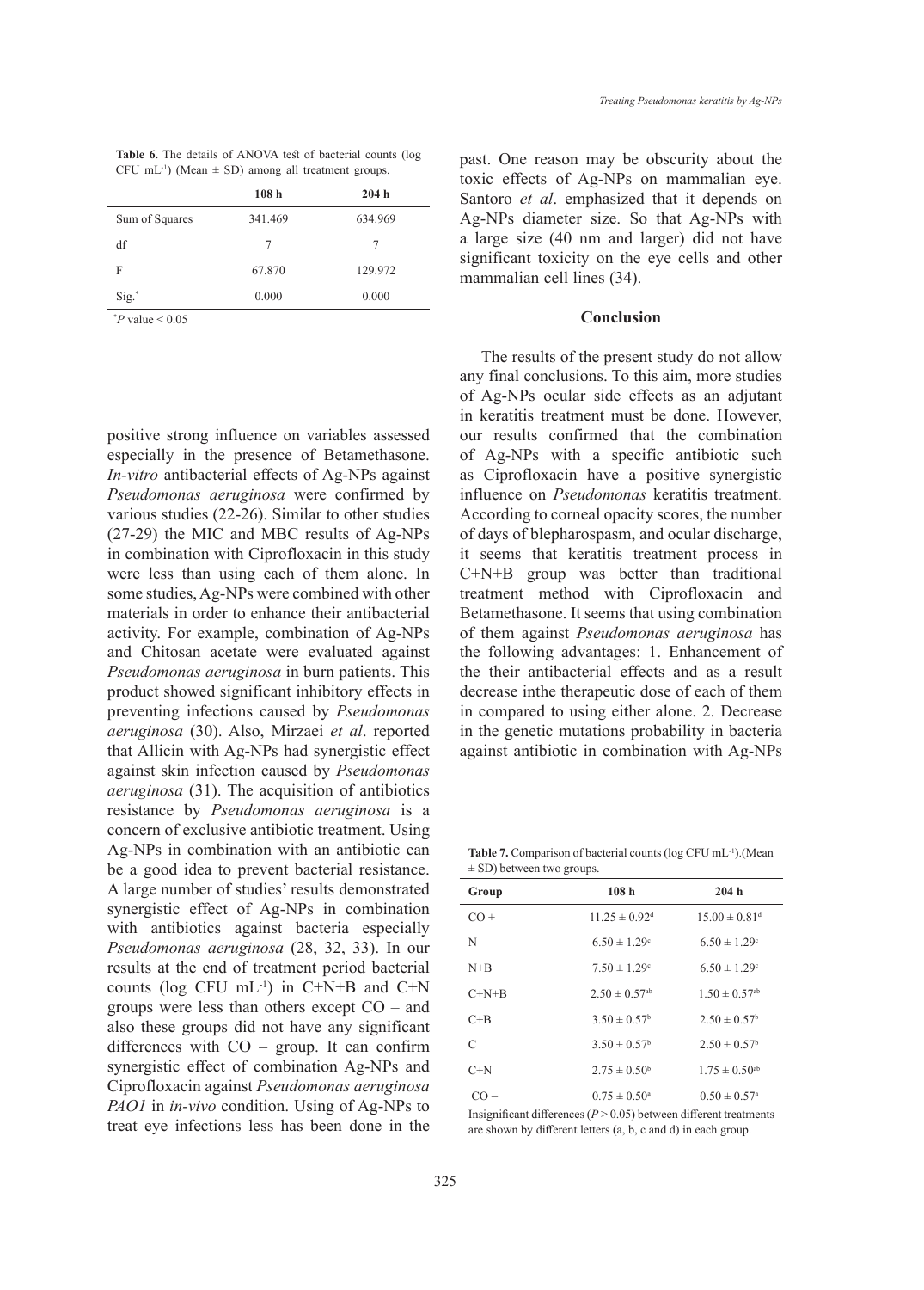and thus decrease in the emergence of resistant *Pseudomonas* strains.

#### **Acknowledgement**

This paper is part of outcome of PhD thesis of first author. The authors would like to thank Urmia University, Faculty of Veterinary medicine, for financial support and equipment.

### *Competing interests*

The authors declare that they have no conflict of interest.

#### **References**

- Frizon L, Araújo MC, Andrade L, Zorat Yu MC, (1) Wakamatsu TH, Lima ALH and Pereira Gomes JA. Evaluation of conjunctival bacterial flora in patients with Stevens-Johnson Syndrome. *Clinics (Sao Paulo)*. (2014) 69: 168–72.
- (2) Aileen Sy, Srinivasan M, Mascarenhas J, Lalitha P, Rajaraman R, Ravindran M, Oldenburg CE, Ray KJ, Glidden D, Zegans ME, McLeod SD, Lietman TM and Acharya NR. Pseudomonas aeruginosa Keratitis: Outcomes and Response to Corticosteroid Treatment*. Invest. Ophthalmol. Vis. Sci*. (2012) 53: 267-72.
- Denayer S, Matthijs S and Cornelis P. Pyocin S2 (Sa) (3) kills Pseudomonas aeruginosa strains via the FpvA type I ferripyoverdine receptor. *J. Bacteriol*. (2007) 189: 7663-8.
- (4) Singh K, Panghal M, Kadyan S, Chaudhary U and Yadav JP. Green Silver nanoparticles of *Phyllanthus amarus*: as an antibacterial agent against multi drug resistant clinical isolates of *Pseudomonas aeruginosa*. *J. Nanobiotechnol*. (2014) 12: 40.
- (5) Nejabat M, Masoumpour M, Eghtedari M, Azarpira N, Ashraf M and Astane A. Amniotic membrane transplantation for the treatment of *Pseudomonas* keratitis in experimental rabbits. *Iran. Red. Crescent. Med. J*. (2009) 11: 149-54.
- (6) Onlen Y, Tamer C, Oksuz H, Duran N, Altug ME and Yakan S. Comparative trial of different antibacterial combinations with propolis and ciprofloxacin on Pseudomonas keratitis in rabbits. *Microbiol. Res*. (2007) 162: 62-8.
- Parmar P, Salman A, Kalavathy CM, Kaliamurthy (7) J, Prasanth DA, Thomas PA and Jesudasan CA. Comparison of topical gatifloxacin 0.3% and ciprofloxacin 0.3% for the treatment of bacterial keratitis. *Am. J. Ophthalmol*. (2006) 141: 282-6.
- Palanisamy NK, Ferina N, Amirulhusni AN, (8) Mohd-Zain Z, Hussaini J, Ping LJ and Durairaj R. Antibiofilm properties of chemically synthesized Silver nanoparticles found against Pseudomonas aeruginosa. *J. Nanobiotechnol.* (2014) 12: 2.
- Goli HR, Nahaei MR, Ahangarzadeh Rezaee M, Hasani (9) A, Samadi Kafil H and Aghazadeh M. Emergence of colistin resistant Pseudomonas aeruginosa at Tabriz hospitals, Iran. *Iran. J. Microbiol*. (2016) 8: 62-9.
- $(10)$  Deng Y, Li J, Yu J, Zhao J and Tang J. Silver nanoparticles well-dispersed in amine-functionalized, one-pot made vesicles as an effective antibacterial agent. *Mater. Sci. Eng. C. Mater. Biol. Appl*. (2016) 60: 92-9.
- (11) Kujda M, Oćwieja M, Adamczyk Z, Bocheńska O, Braś G, Kozik A, Bielańska E and Barbasz J. Charge stabilized Silver nanoparticles applied as antibacterial agents. *J. Nanosci. Nanotechnol*. (2015) 15: 3574-83.
- $(12)$  Prabhu S and Poulose E. Silver nanoparticles: mechanism of antimicrobial action, synthesis, medical applications, and toxicity effects. *Int. Nano. Lett.* (2012) 2: 32.
- $(13)$  Chen M, Yang Z, Wu H, Pan X, Xie X and Wu C. Antimicrobial activity and the mechanism of silver nanoparticle thermosensitive gel. *Int. J. Nanomed.*  (2011) 6: 2873-7.
- (14) Birla SS, Tiwari VV, Gade AK, Ingle AP, Yadav AP and Rai MK. Fabrication of Silver nanoparticles by Phoma glomerata and its combined effect against *Escherichia coli*, *Pseudomonas aeruginosa* and *Staphylococcus aureus*. *Lett. Appl. Microbiol*. (2009) 48: 173-9.
- (15) Goda H, Ramakrishna Y and Autar KM. Evaluation of minimum inhibitory and minimum bactericidal concentration of nano-silver base inorganic antimicrobial agent (Novaron®) against *Streptococcus mutans. Contemp. Clin. Dent*. (2012) 3: 288–93.
- (16) Wei C, Zhu M, Petroll WM and Robertson DM. *Pseudomonas aeruginosa* Infectious Keratitis in a High Oxygen Transmissible Rigid Contact Lens Rabbit Model. *Invest. Ophthalmol. Vis. Sci*. (2015) 55: 5890-9.
- Gellatly SL and Hancock REW. *Pseudomonas*  (17) *aeruginosa*: new insights into pathogenesis and host defenses. *Pathog Dis*. (2013) 67: 159-73.
- (18) Al-Mujaini A, Al-Kharusi N, Thakral A and Wali UK. Bacterial Keratitis: Perspective on Epidemiology, Clinico-Pathogenesis, Diagnosis and Treatment. *Sultan. Qaboos. Univ. Med. J*. (2009) 9: 184-95.
- (19) Niederkorn JY and Larkin DFP. Immune Privilege of Corneal Allografts. *Ocul. Immunol. Inflamm*. (2010) 18: 162–71.
- (20) Gonzalez L, Loza RJ, Han KY, Sunoqrot S, Cunningham C, Purta P, Drake J, Jain S, Hong S and Chang JH. Nanotechnology in Corneal Neovascularization Therapy-A Review. *J. Ocul. Pharmacol. Ther*. (2013) 29: 124–34.
- (21) Hayashi K, Takahata M, Kawamura Y and Todo Y. Synthesis, antibacterial activity, and toxicity of 7-(isoindolin-5-yl)-4-oxoquinoline-3-carboxylic acids. Discovery of the novel des-F(6)-quinolone antibacterial agent garenoxacin (T-3811 or BMS-284756). *Arzneimittelforschung*. (2002) 52: 903-13.
- Mapara N, Sharma M, Shriram V, Bharadwaj R, (22)Mohite KC and Kumar V. Antimicrobial potentials